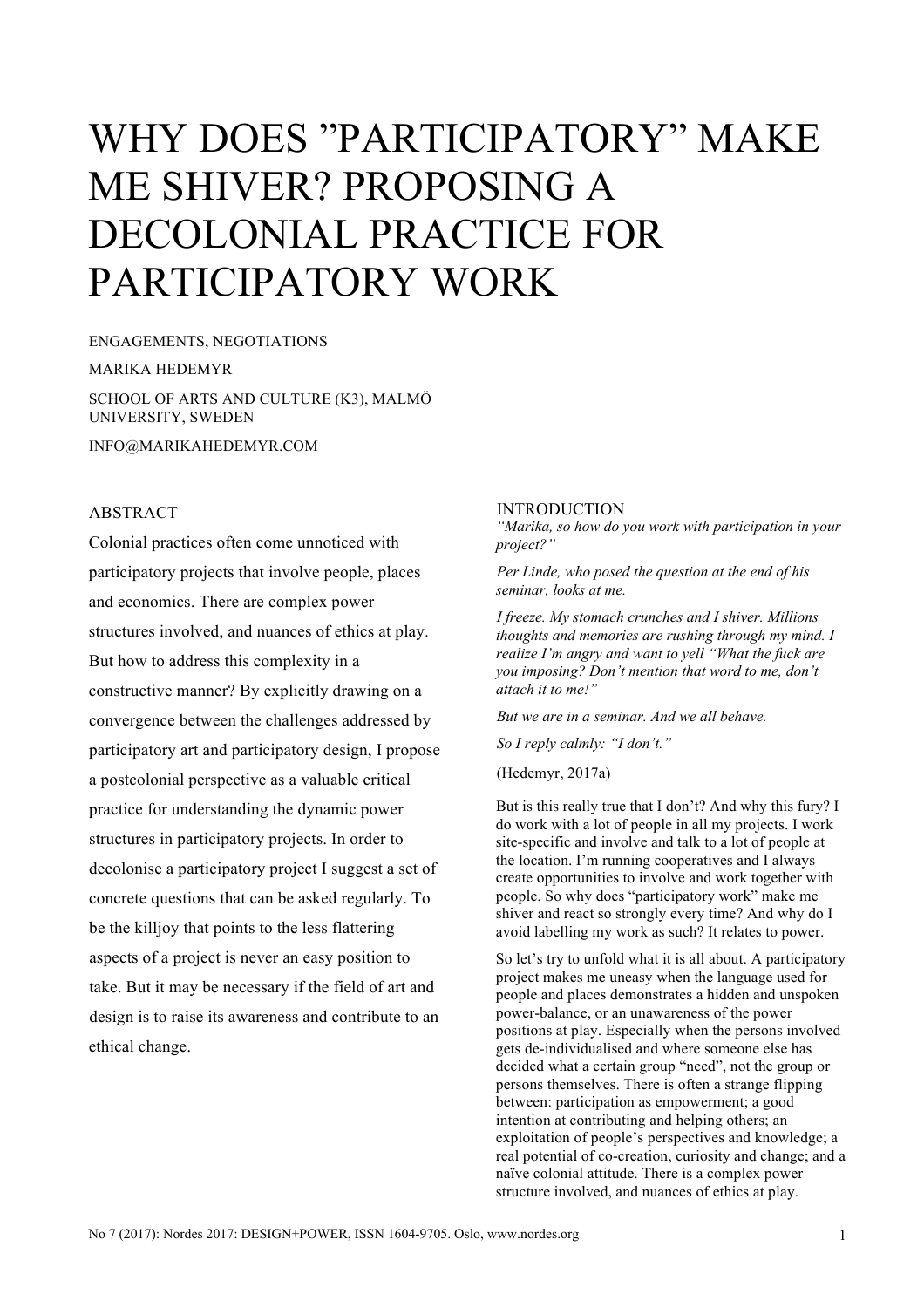On the following pages I will present why I find a postcolonial perspective a valuable critical practice for understanding the dynamic power structures in participatory projects. I will explicitly draw on a convergence between the challenges addressed by participatory art and participatory design.

Postcolonial and decolonial approaches will be used to support my argument regarding power, and as an approach and practice for how to deal with power in a constructive and ethical way. A postcolonial perspective enables one to challenge the fundamental worldviews and assumptions on which a participatory project and its practices are based. In the scope of this paper I will focus on the agendas and power structures inside participatory projects, and I will suggest a set of concrete questions that can be asked as a daily decolonial practice.

My argument is to be placed in the context of recent debate and critique of participatory art and design, and as a complement to the discussion on postcolonial perspectives on design by for example Dourish & Mainwaring (2012), Irani et al (2010), Mainsah  $\&$ Morrison (2014), and Merritt & Barddzell (2011), and as a complement to the discussion on participation and art by Bishop (2012), Jackson (2011), Kester (2011).

## PARTICIPATION, EMPOWERMENT AND VALUE

The word participatory is explained as "providing the opportunity for people to be involved in deciding how something is done" (Merriam-Webster 2017). Participatory design is an approach to design attempting to actively involve all stakeholders (e.g. employees, partners, customers, citizens, end users) in the design process to help ensure the result meets their needs and is usable. In art, participatory art has been a description of a wide range of projects that are created through a participatory process, and at times (mis)used as a label also for community-based art, interactive art, or socially-engaged art.

In both design and art, there is on one hand the political dimension of user/participant empowerment, allowing different or marginalised voices to be heard and have a real impact on the development, and on the other hand an instrumental dimension where the artist/designer and the participants are used in order to create a certain value for the initiator or stakeholder. A project's power structures are influenced by *how* these two perspectives 'empowerment' and 'value' are talked about, since art and design are part of both cultural and capitalist practices (Balsamo 2011; Karlsson 2016; Eagleton 1995). While cultural theory provides valuable models for understanding the ways in which culture exerts influence on social structure and life, they have to be combined with economic theory if we are to fully understand the power structures operating in contemporary participatory art and design. This combination is done in postcolonial theories.

#### A POSTCOLONIAL PERSPECTIVE

The postcolonial perspective is valuable because it describes a practice of power hierarchies and power politics that defines the relation between people, places and profit. In short: A practice of subject hood defining who is subject, who is object, who is allowed to speak and who is silenced. A practice of space politics creating "here" and "there", a centre and periphery, and the idea of the existence of "empty spaces". A practice of exploitation by appropriating valuable assets, instrumentalising people, and generating profit for only certain actors. Furthermore, it takes into account that all these practices are entangled, and provides an intersectional analysis of this entanglement (Ashcroft et al, 2009). The postcolonial perspective on culture aim to deconstruct material and discursive legacies of colonialism, offering an approach to think about how local practice operates in contemporary transnational contexts affected by histories, relations and logics of colonialism. Its cultural-linguistic and political economy theory approaches draw on influences from poststructuralism and Marxism. As a discipline of theory and criticism, it "seeks to understand how location, social dimensions of identity, and the global political economy differentiate between groups and the opportunities they have for development" (Mainsah  $\&$ Morrison 2014: 84).

In relation to participatory projects I'm interested in postcolonial theory beyond racism. This is evidently impossible. Racism is at the very core of colonialism and the underpinning ideology that has made European colonialism possible (Lindqvist 2011). The horrific crimes committed cannot be compared with anything else. Also, in our present times racism is not only a restaging of a colonial past but also as a traumatic contemporary reality, as for example Grada Kilomba clearly outlines in her book *Plantation Memories* (2010) by giving accounts of everyday racism and linking it to postcolonial theory.

The reason I search for ways to discuss participatory projects through a postcolonial perspective beyond racism, is that I experience colonial acts and practices in projects that are happening for example in a Swedish city by Swedish partners. Projects that are not racist, but stage a colonial relationship between stakeholders, different neighbourhoods and partners. There are no neutral or objective positions in a participatory project and colonial practices often come unnoticed with it. When a project is presented as neutral, unaware of the power practices it embodies, and wants to stage me, as white woman and artist, in the role of the coloniser, a token, or a complicit – this is when I start to shiver. I shiver of frustration over the un-equal power positions, and the masking of the daunting play of power. I shiver when there seem to be no space for ethical and sociopolitical aware negotiations or critical questions. I shiver because I will be entangled in it all. To be the "killjoy" or "nasty bastard" that points to the less flattering aspects of a project is never an easy position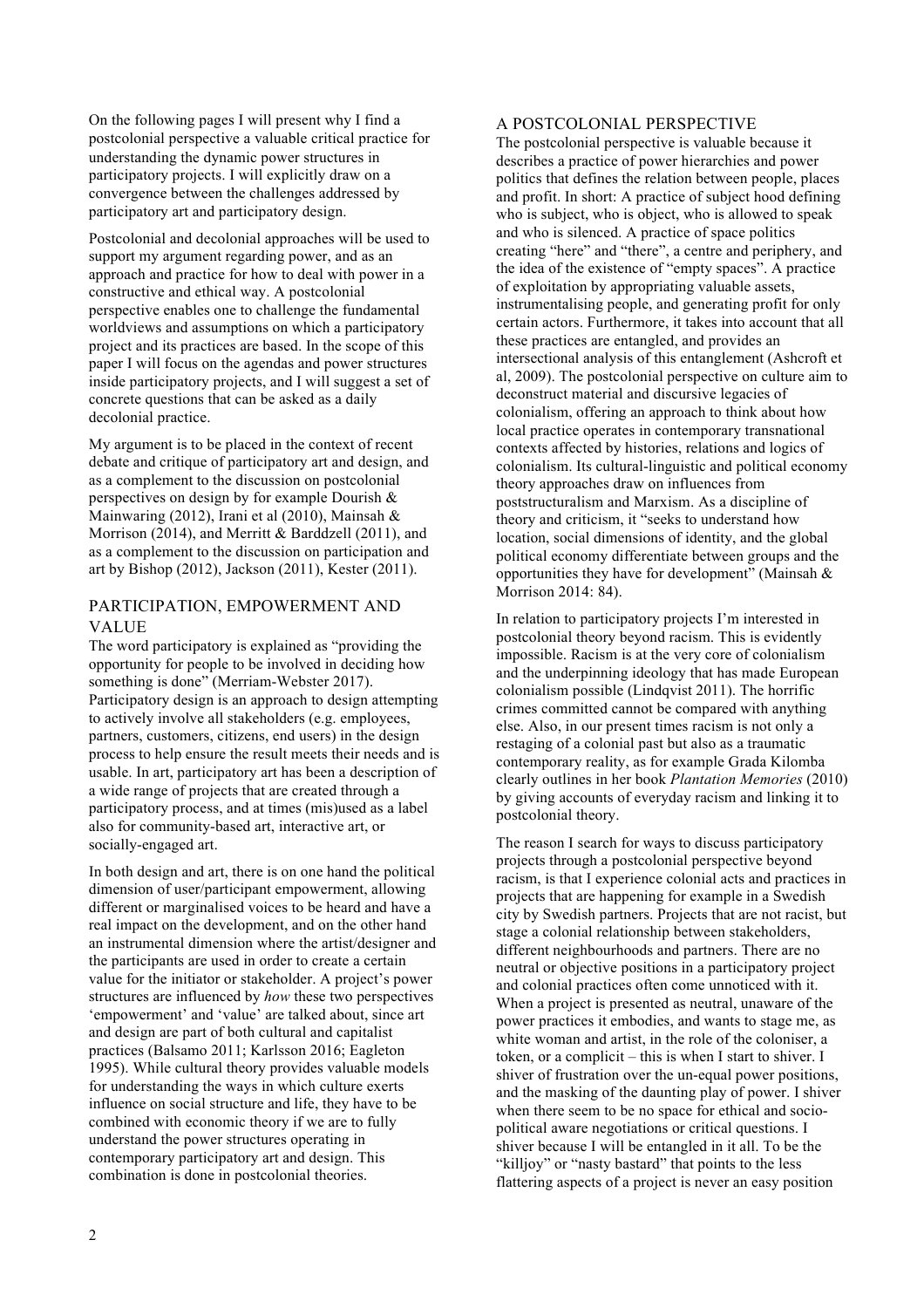to take. But it is necessary if the field of art and design is to raise its awareness and contribute to an ethical change.

Am I afraid of committing or being complicit in a colonial act? Yes, I am. But I do not want that to refrain me from being involved in a project. As practitioner, my way out of the shivering is to make conscious choices on how to do politics and ethics in practice. A first step is to talk about the sticky issues and difficult questions that may come with a participatory project, to bring them out in the light, and find a way to work with them as part of the project.

As artist or designer, one has to find a way for how to work *in* and *with* these power practices. In a participatory project, the initiator, or the artist/designer who has been engaged to go "out there" to create something "from zero", could be very close to commit a colonial act. As Thiong'o express it in his book *Something Torn and New* (2009: 4): "A colonial act – indeed, any act in the context of conquest and domination – is both a practice of power, intended to pacify a populace, and a symbolic act, a performance of power intended to produce docile minds". This is especially important to have in mind if the initiator is a local government who has set aside funding for participatory projects in precarious areas. The artist/designer could also be close to commit a colonial act by "helping" a certain group of people whose "needs" someone else has defined, thereby restaging the power hierarchies of the coloniser and the colonised.

### THE NUANCES OF LANGUAGE

When applying a postcolonial perspective there is also a call for "increased attention to the language of the texts of participatory design research [and practice] – the metaphors, images, allusion, fantasy and rhetoric and what types they produce about peoples and places" (Mainsah & Morrison 2014: 84). An example of the delicate nuances of language is found in a booklet on Community Dance, produced Kultur i Väst, the cultural administration of the government of Region Västra Götaland in Sweden. The purpose is to inspire the

creation of more community projects. With concrete examples from realised projects they explain that the working methods are based on a democratic and artistic exploration. But they also explain that the "dance artist starts from a place and the people *there*, and *highlights* the *resident's* stories ... In community dance the amateur gets *help* to depict and convey a story or issue that is important or urgent, together with professional artists." (Kultur i Väst 2013:7, translation and emphasis by the author).

The booklet does not mention any financial aspects of the projects, how they have been funded or who got paid or not in the process. Thereby leaving out an important aspect of the socio-political reality of the projects.

#### OPPORTUNITY AND EXPLOITATION

Since every participatory project, to a greater or lesser extent, is part of the global neo-capitalist society in which it takes place, it is important to pay attention to how value and profit are talked about, and how it is linked to money or not. There can be a fine line between "being given an opportunity" and "being exploited". The artist/designer could be complicit in a colonial act of exploitation when extracting valuable ideas from the "participants" in order to create value elsewhere. Or it could be the artist/designer's creative abilities that are exploited.

In 2008 I was one of eight artists selected for the AIRIS - Artists in Residence Project, initiated by TILLT in Gothenburg. During one year I worked at an "ordinary workplace" as an opportunity to broaden my skills and try new ways of working. One day a week I worked at Paroc, a stone wool insulation factory in south Sweden with 90 employees. My fee was 500 Euro/month, a bit lower than normal because this was an "opportunity" for me as an artist. Starting from a very experimental and open process with no requirements of a certain outcome, the factory management, however, announced in the press that the goal of the project was to

 clarify the leadership, develop the staff, increase collaboration among employees and strengthen the corporate identity. We also want to strengthen the innovative thinking within the company and get the staff to feel proud to work at the company. (TT 2008, translation by the author).

I used my experience as choreographer to do workshops with the employees with the aim to create a work together as film or performance, and to unfold the creative and collaborative spirit among the workers as co-creators. As the project developed, I got limited possibilities to realise any artistic expressions, apart from initiating social events outside working hours. I felt trapped by the situation, but the factory management was very pleased with the results. The general atmosphere and collaborative spirit was better and they proudly presented how the press coverage corresponded to a market campaign worth minimum 150 000 Euro. As a comparison, my fee was 5 500 Euro for the whole year. Instead of the project being an "opportunity" for me to create work together with people I normally don't work with, I felt instrumentalised and exploited as cheap labour that could create a lot of value for money for the factory. I also felt that I betrayed the workers since we never realised any co-creation. When trying to raise these issues with the initiating organisation TILLT they had - at that time - very little understanding of my concerns, holding on to their perspective that they had given me a great "opportunity". In these situations, it is important to clearly see the power structures at play, and not read the situation as a "personal issue".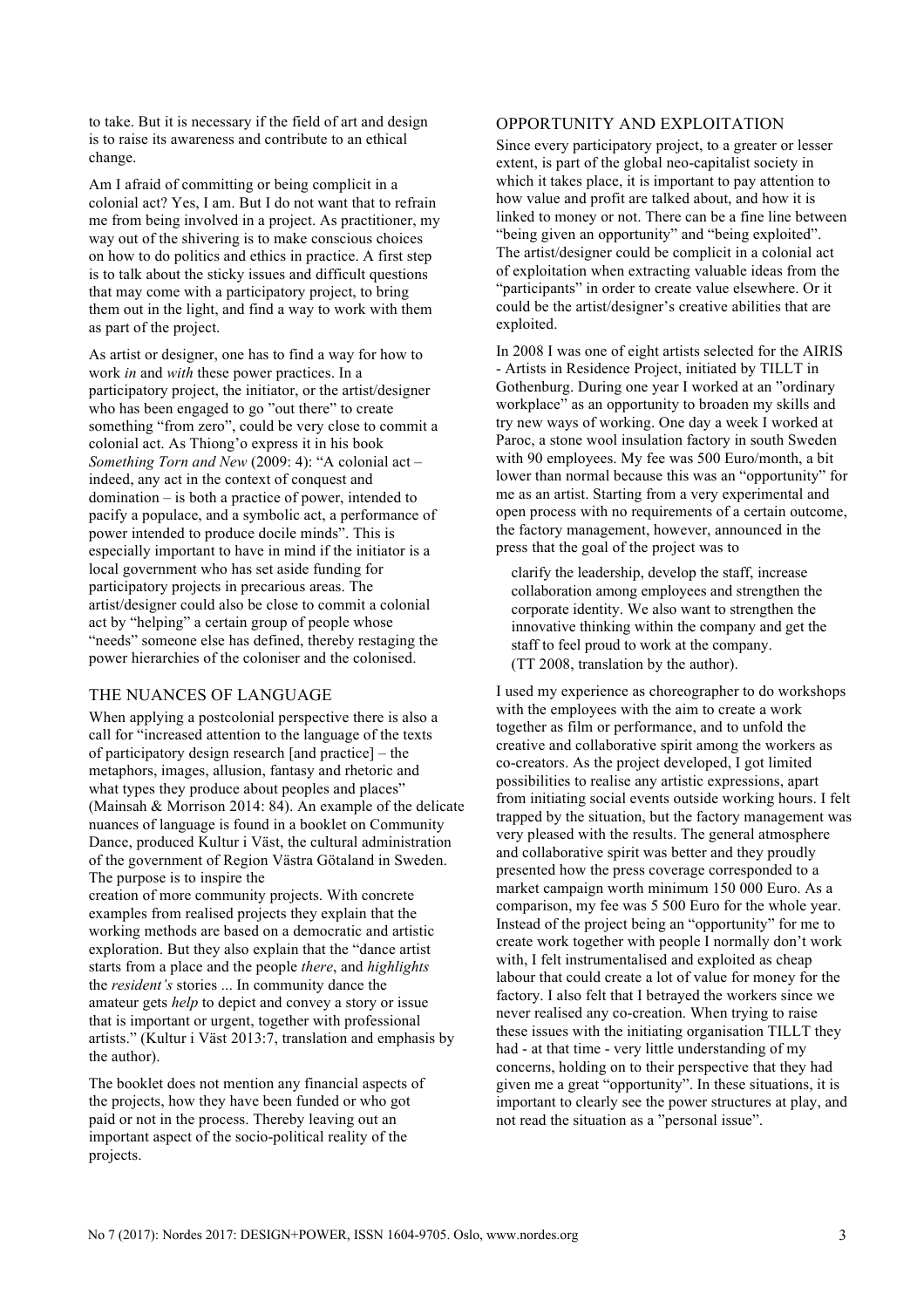Should we avoid participatory projects because of their complexity? Of course not. Participatory projects can have a great potential for change and democratic development. But they always include worldviews and power dynamics that have to be considered and dealt with. Irani et. al (2010) in their article *Postcolonial computing: a lens on design and development*, as well as Mainsah and Morrison (2014) in their article *Participatory design through a cultural lens: insights from postcolonial theory,* outlines how postcolonial theories provide useful approaches to participatory design. However, both papers refer primarily to projects where a designers or stakeholders from the so-called Western world work in projects in the so-called developing world. By only referring to projects in Africa or trans-national collaborations, there is again a colonial perspective that risk shadowing the nuanced and effective analysis of power relations on micro and macro level that postcolonial theory can provide for participatory projects in themselves.

## A DECOLONIAL PRACTICE

So, how to deal with the entangled power dynamics and nuances of ethics at play? I propose a set of questions to use and reflect upon in each situation, as a daily practice of decolonisation of participatory projects:

- Who is funding this project and what do they want to get out of this project?
- Who has initiated this project and why is it to be done?
- Who are the subjects?
- Who in this room is paid while participating, who is not?
- What does participation actually mean in this project?
- Can a participant decline to continue?
- Are there options to re-negotiate how the project is set up?
- What am I doing here?
- Who is profiting from the knowledge production created?
- What kind of language is used for the people and places involved?
- Are my ethics and moral compatible with the project? If not, do I stay and work for a change or do I leave?
- What is "here", what is "there", and which spaces are talked about as "empty"?
- Are the words empowerment or creativity used to mask a form of exploitation?
- Is this project creating a real change, or just a temporary relief and fun?
- What/who is exploited during the project?
- What does it mean to be a token in this project?
- Where do I/we get from here?
- When can I rest?

The above questions builds on a set of questions presented by Temi Odumosu at her seminar *What could a decolonised approach to new media (and its public expressions) look like?* (Hedemyr, 2017b), but here developed and expanded for the context of a participatory project.

Coming back to the very first question of how I work with participation in my projects, and my response that I don't, made me reflect on which position I actually do take. In my long term public art project *The Event Series* (Hedemyr 2017), I work "from the belly of the beast", to borrow an expression from Stuart Hall (cited in Kilomba 2010:36). Hall uses this expression to describe the specific time and place from which he writes, as a Black intellectual in England. "Being inside the beast announces somehow the place of danger from which he writes and theorizes - , the danger of being from the margin and speaking at the centre." (Kilomba, 2010:36). In *The Event Series*, this is the position I take as a local artist who do critical performative works at Gothenburg's Event District, the very heart and belly of Gothenburg - The Event City. My interaction with people is more resembling a documentary film maker, or a undercover journalism, although I'm always open with who I am and that I'm there to create a site-specific work. I use a form of "walk and talk" practice to get to know a location and its people. Therefore, I would still say that *The Event Series* is not a participatory project. But I do find the set of questions relevant also here because the project involves people, places, power relations and economics - just as the majority of art and design projects do.

## REFERENCES

Ashcroft, B., Grifftiths, G., and Tiffin, H. (eds) (2009) *The Post-Colonial Reader*. London: Routledge.

Balsamo, A. (2011) *Designing Culture*. Durham: Duke University Press.

Bishop, C. (2012) *Artificial Hells: Participatory Art and the Politics of Spectatorship*. London: Verso.

Dourish, P. and Mainwaring, S. (2012) Ubicomp's colonial impulse. In UbiComp '12: Proceedings of the 2012 ACM Conference on Ubiquitous Computing, Pittsburgh, USA, 133-142.

Eagleton, T. (1995) "Introduction", in Eagleton and Milner (eds) *Marxist Literary Theory*. Wiley-Blackwell.

Hedemyr, M. (2017) *The Event Series* [public art project] http://www.marikahedemyr.com/the-eventseries [accessed 23 Jan 2017].

Hedemyr, M. (2017a) *Personal notes from PhD seminar by Per Linde, NMOG*, *10 January 2017* [Notebook] Unpublished.